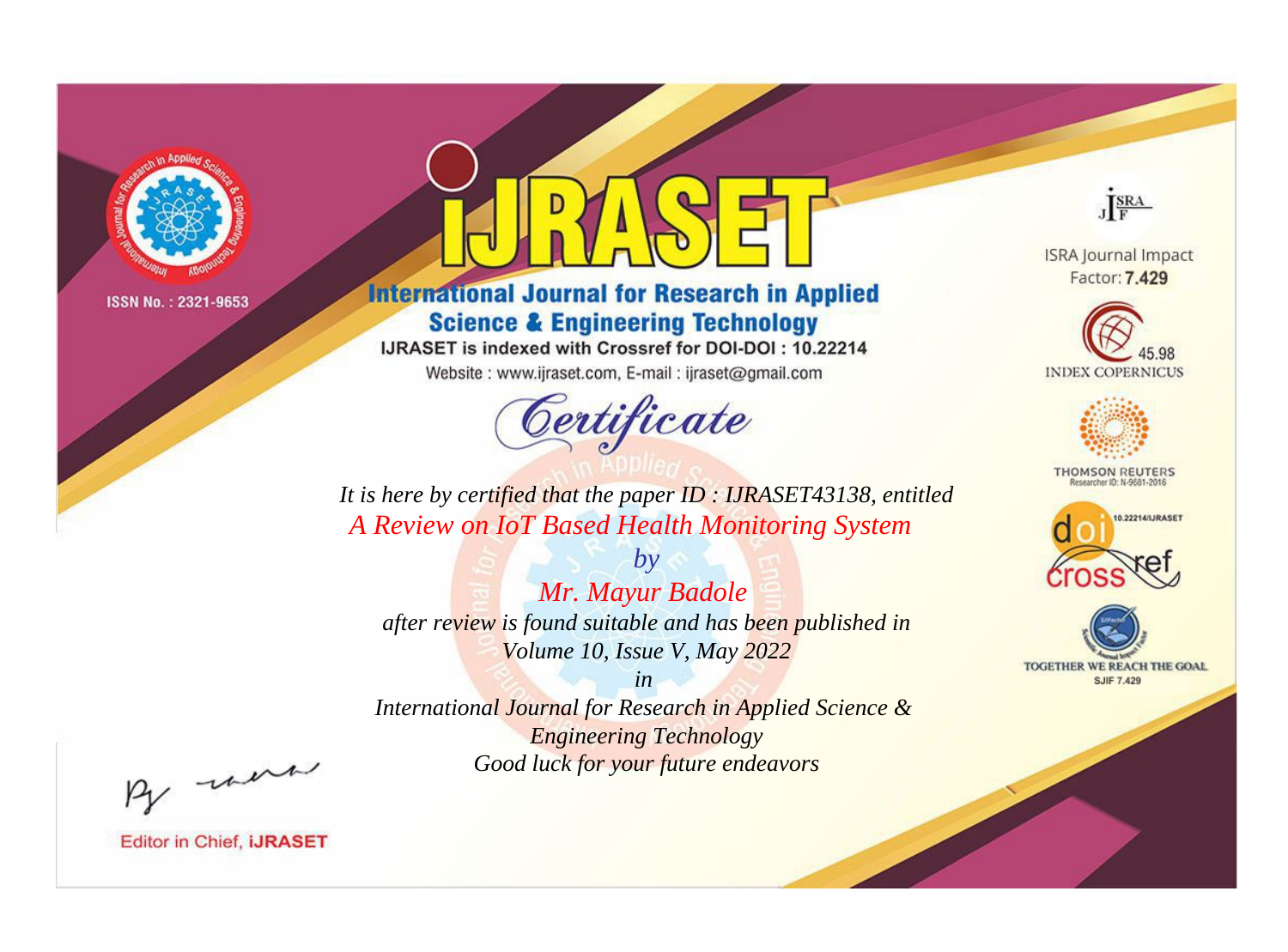

# **International Journal for Research in Applied Science & Engineering Technology**

IJRASET is indexed with Crossref for DOI-DOI: 10.22214

Website: www.ijraset.com, E-mail: ijraset@gmail.com



JERA

**ISRA Journal Impact** Factor: 7.429





**THOMSON REUTERS** 



TOGETHER WE REACH THE GOAL **SJIF 7.429** 

*It is here by certified that the paper ID : IJRASET43138, entitled A Review on IoT Based Health Monitoring System*

*Ms. Pallavi Bagde after review is found suitable and has been published in Volume 10, Issue V, May 2022*

*by*

*in* 

*International Journal for Research in Applied Science & Engineering Technology Good luck for your future endeavors*

By morn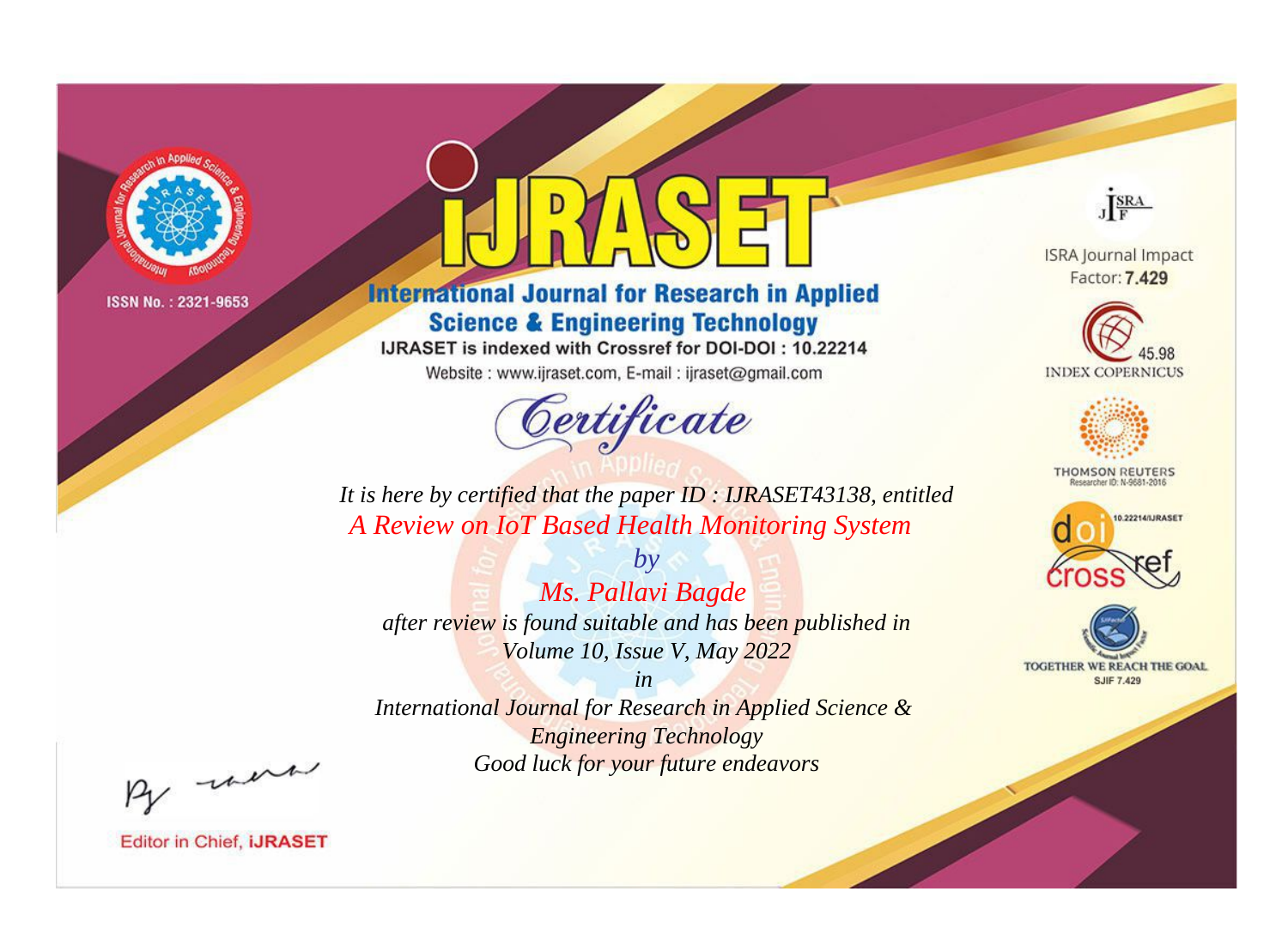

# **International Journal for Research in Applied Science & Engineering Technology**

IJRASET is indexed with Crossref for DOI-DOI: 10.22214

Website: www.ijraset.com, E-mail: ijraset@gmail.com



JERA

**ISRA Journal Impact** Factor: 7.429





**THOMSON REUTERS** 



TOGETHER WE REACH THE GOAL **SJIF 7.429** 

*It is here by certified that the paper ID : IJRASET43138, entitled A Review on IoT Based Health Monitoring System*

*by Ms. Karishma Madame after review is found suitable and has been published in Volume 10, Issue V, May 2022*

*in* 

*International Journal for Research in Applied Science & Engineering Technology Good luck for your future endeavors*

By morn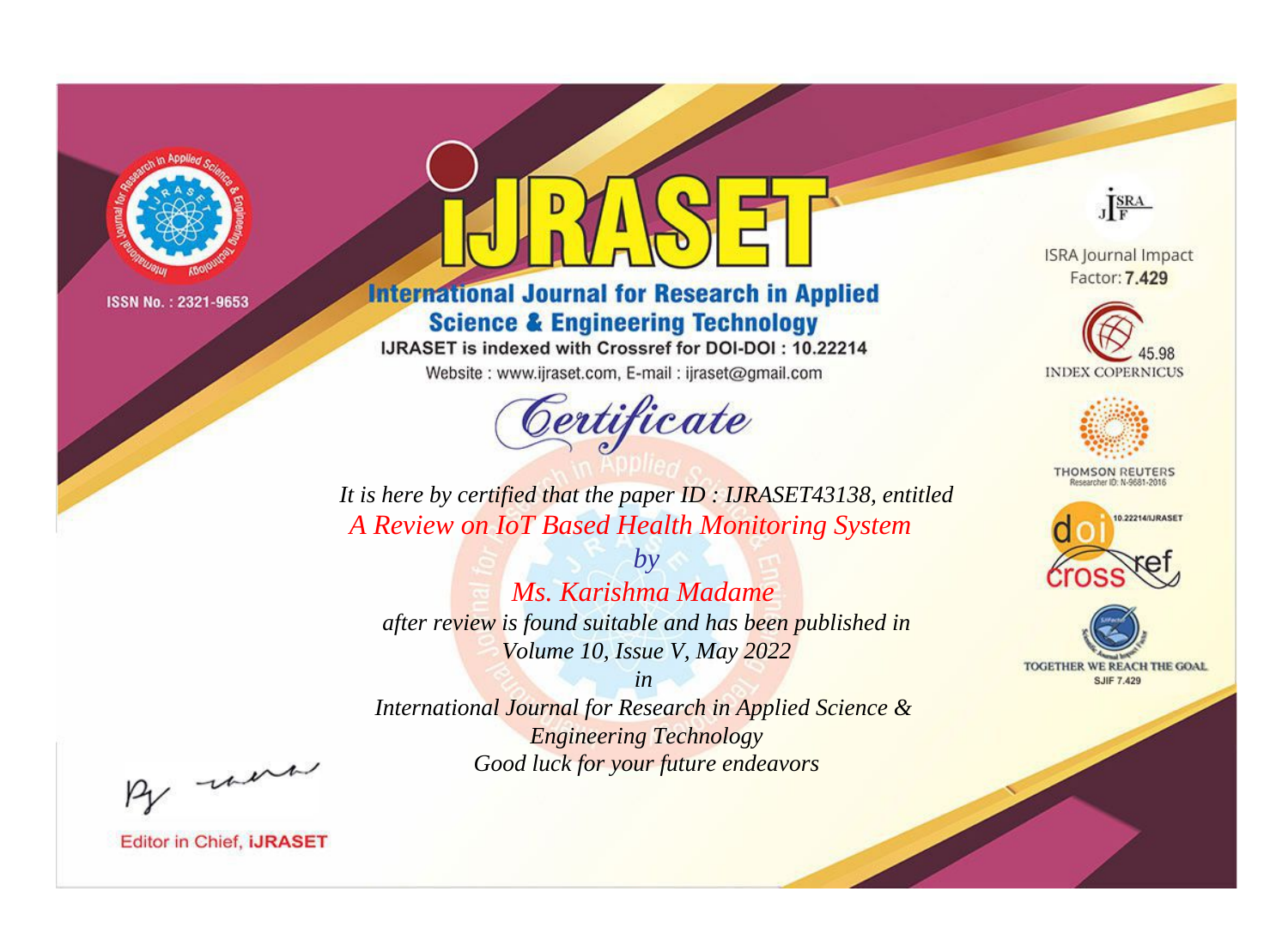

# **International Journal for Research in Applied Science & Engineering Technology**

IJRASET is indexed with Crossref for DOI-DOI: 10.22214

Website: www.ijraset.com, E-mail: ijraset@gmail.com



JERA

**ISRA Journal Impact** Factor: 7.429





**THOMSON REUTERS** 



TOGETHER WE REACH THE GOAL **SJIF 7.429** 

*It is here by certified that the paper ID : IJRASET43138, entitled A Review on IoT Based Health Monitoring System*

*by Ms. Reshma Ninawe after review is found suitable and has been published in Volume 10, Issue V, May 2022*

*in* 

*International Journal for Research in Applied Science & Engineering Technology Good luck for your future endeavors*

By morn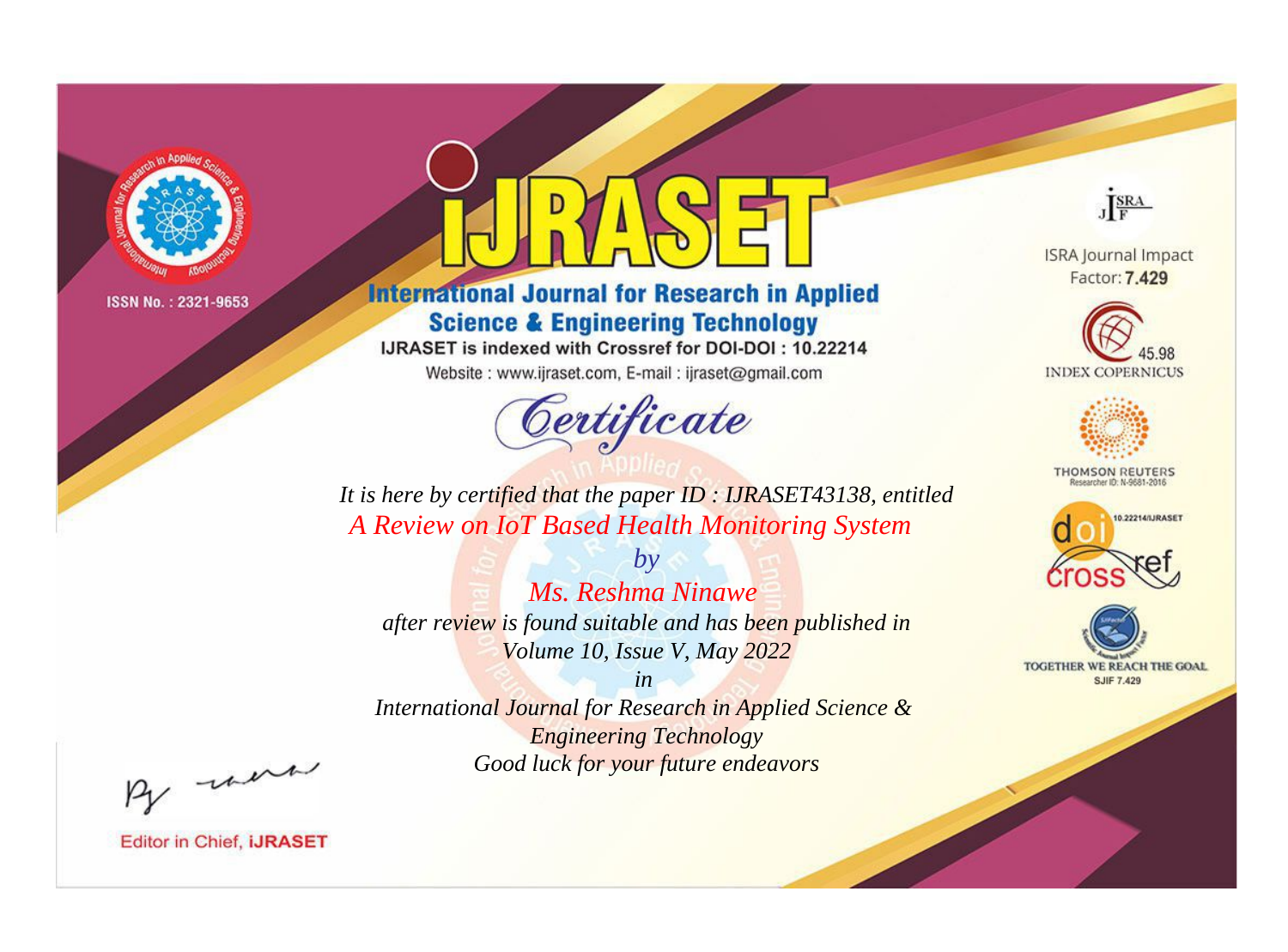

# **International Journal for Research in Applied Science & Engineering Technology**

IJRASET is indexed with Crossref for DOI-DOI: 10.22214

Website: www.ijraset.com, E-mail: ijraset@gmail.com



JERA

**ISRA Journal Impact** Factor: 7.429





**THOMSON REUTERS** 



TOGETHER WE REACH THE GOAL **SJIF 7.429** 

*It is here by certified that the paper ID : IJRASET43138, entitled A Review on IoT Based Health Monitoring System*

*Ms. Akansha Wasnik after review is found suitable and has been published in Volume 10, Issue V, May 2022*

*by*

*in* 

*International Journal for Research in Applied Science & Engineering Technology Good luck for your future endeavors*

By morn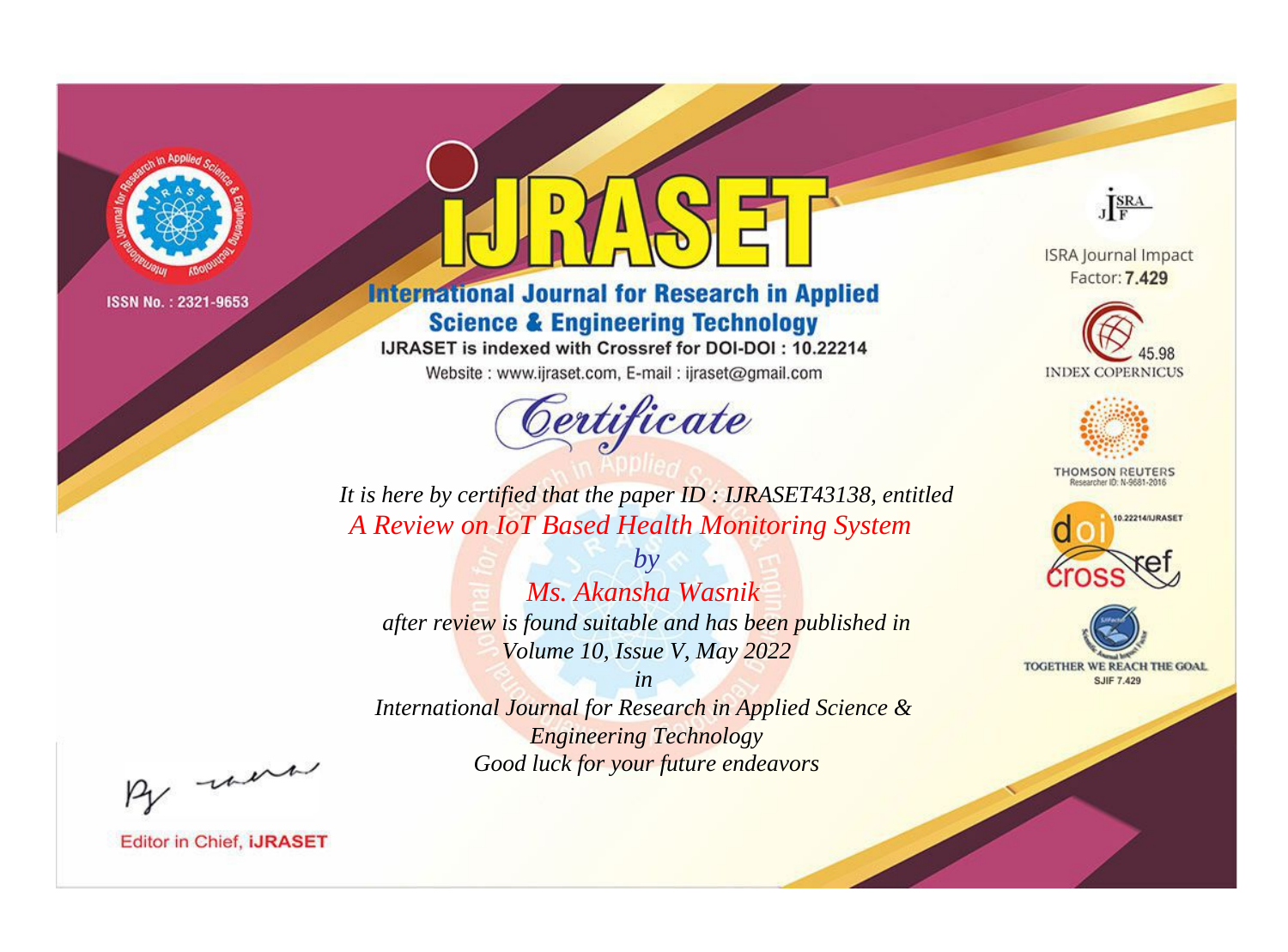

# **International Journal for Research in Applied Science & Engineering Technology**

IJRASET is indexed with Crossref for DOI-DOI: 10.22214

Website: www.ijraset.com, E-mail: ijraset@gmail.com



JERA

**ISRA Journal Impact** Factor: 7.429





**THOMSON REUTERS** 



TOGETHER WE REACH THE GOAL **SJIF 7.429** 

*It is here by certified that the paper ID : IJRASET43138, entitled A Review on IoT Based Health Monitoring System*

*by Prof. Mirza Moiz Baig after review is found suitable and has been published in Volume 10, Issue V, May 2022*

*in* 

*International Journal for Research in Applied Science & Engineering Technology Good luck for your future endeavors*

By morn